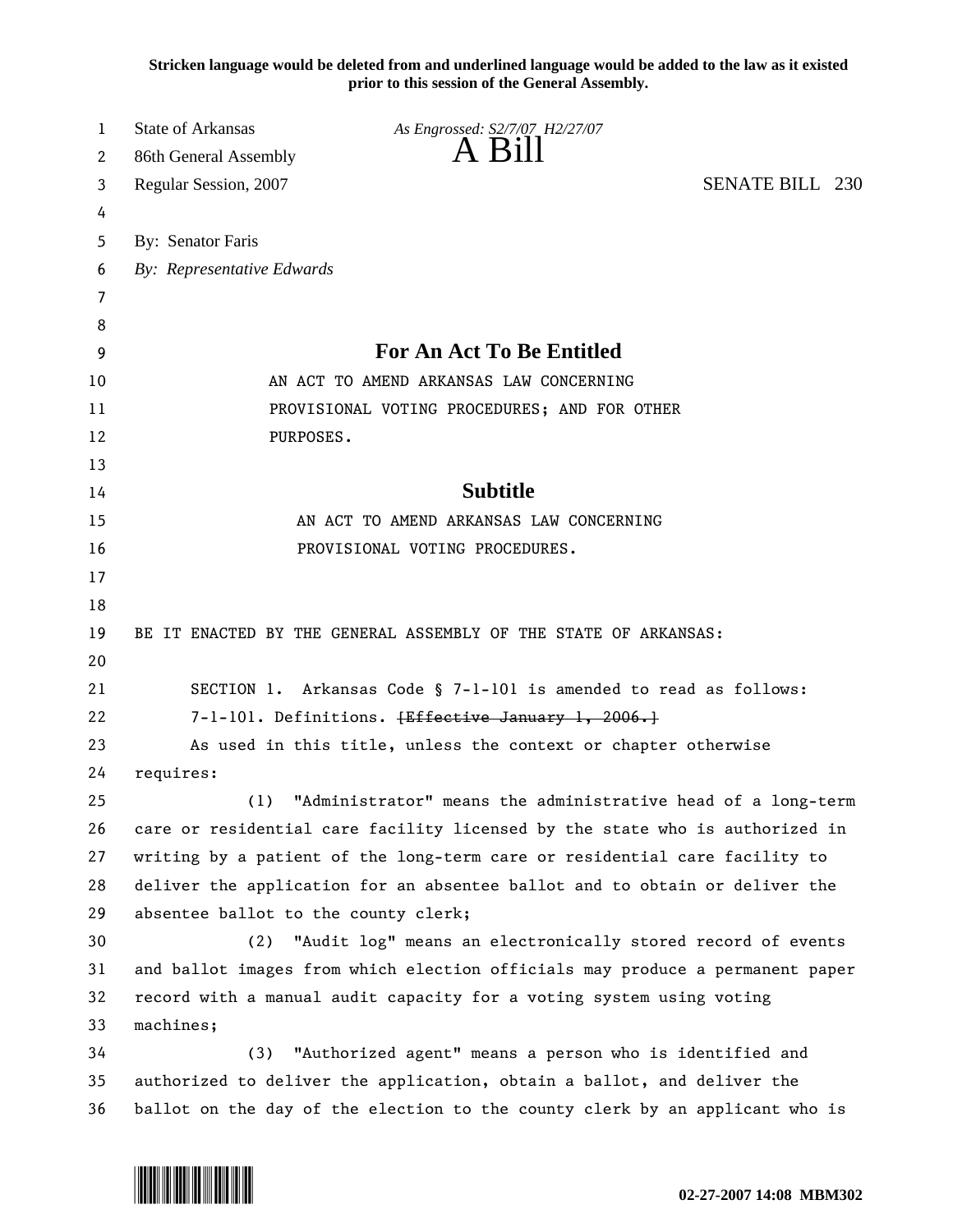## **As Engrossed: S2/7/07 H2/27/07 SB230**

1 medically unable to cast a ballot at a polling site due to unforeseen medical 2 necessity as set forth in an affidavit from the administrative head of a 3 hospital or long-term or residential care facility; 4 (4) "Canvassing" means examining and counting the returns of 5 votes cast at a public election to determine authenticity; 6 (5) "Constitutional officers of this state" means the offices of 7 the Governor, Lieutenant Governor, Secretary of State, Attorney General, 8 Auditor of State, Treasurer of State, and Commissioner of State Lands; 9 (6) "Counting location" means a location selected by the county 10 board of election commissioners with respect to all elections for the 11 automatic processing or counting, or both, of votes; 12 (7) "Designated bearer" means any person who is identified and 13 authorized by the applicant to obtain from the county clerk or to deliver to 14 the county clerk the applicant's ballot; 15 (8) "Election official" or "election officer" means a person who 16 is a member of the county board of election commissioners or a person who is 17 a poll worker designated by a county board of election commissioners to be an 18 election clerk, election judge, or election sheriff; 19 (9) "Electronic vote tabulating device" means a device used to 20 electronically scan a marked paper ballot for the purposes of tabulation; 21 (10) "Fail-safe voting" means the mechanism established under 22 the National Voter Registration Act of 1993 that allows voters who have moved 23 within the same county to vote at their new precinct without having updated 24 their voter registration records; 25 (11) "First-time voter" means any registered voter who has not 26 previously voted in a federal election in the state; 27 (12) "General or special election" means the regular biennial or 28 annual elections for election of United States, state, district, county, 29 township, and municipal officials and the special elections to fill vacancies 30 therein and special elections to approve any measure. The term as used in 31 this act shall not apply to school elections for officials of school 32 districts; 33 (13) "Majority party" means that political party in the State of 34 Arkansas whose candidates were elected to a majority of the constitutional 35 offices of this state in the last preceding general election; 36 (14) "Marking device" means any approved device for marking a

2 02-27-2007 14:08 MBM302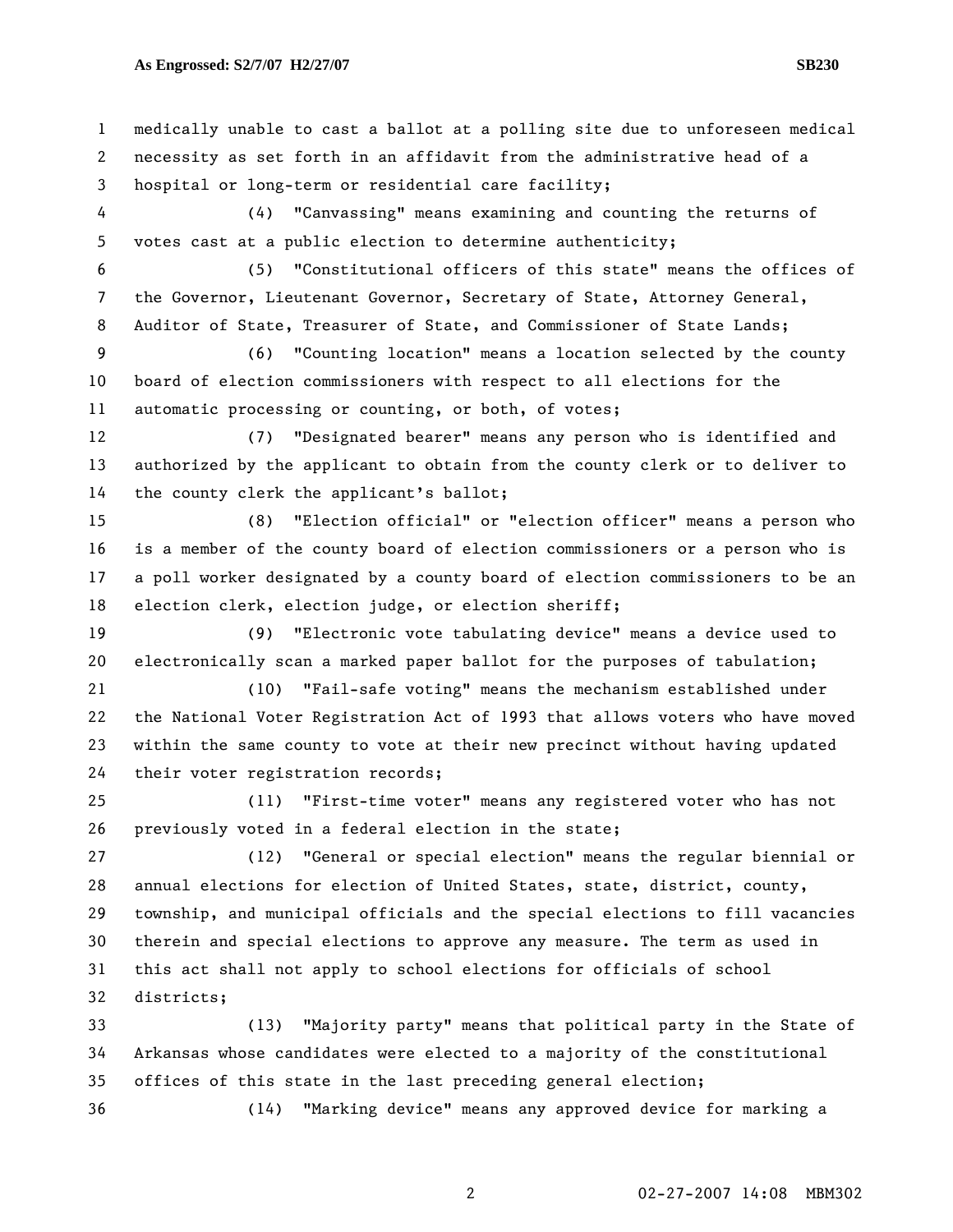2 tabulated by means of an electronic vote tabulating device; 3 (15) "Minority party" means that political party whose 4 candidates were elected to less than a majority of the constitutional offices 5 of this state in the last preceding general election or the political party 6 which polled the second greatest number of votes for the office of Governor 7 in the last preceding general election if all of the elected constitutional 8 officers of this state are from a single political party; 9 (16) "Party certificate" means a written statement or receipt 10 signed by the secretary or chair of the county committee or of the state 11 committee, as the case may be, of the political party evidencing the name and 12 title proposed to be used by the candidate on the ballot, the position the 13 candidate seeks, payment of the fees, and filing of the party pledge, if any, 14 required by the political party; 15 (17)(A) "Political party" means any group of voters which at the 16 last preceding general election polled for its candidate for Governor in the 17 state or nominees for presidential electors at least three percent (3%) of 18 the entire vote cast for the office. 19 (B) No group of electors shall assume a name or 20 designation which is so similar in the opinion of the Secretary of State to 21 that of an existing political party as to confuse or mislead the voters at an 22 election. 23 (C) When any political party fails to obtain three percent 24 (3%) of the total votes cast at an election for the office of Governor or 25 nominees for presidential electors, it shall cease to be a political party; 26 (18) "Polling site" means a location selected by the county 27 board of election commissioners where votes are cast; 28 (19) "Precinct" means the geographical boundary lines dividing a 29 county, municipality, township, or school district for voting purposes; 30 (20) "Primary election" means any election held by a political 31 party in the manner provided by law for the purpose of selecting nominees of 32 the political party for certification as candidates for election at any 33 general or special election in this state; 34 (21) "Provisional ballot" means a ballot: 35 (A) Cast by special procedures to record a vote when there 36 is some question concerning a voter's eligibility; and

1 paper ballot with ink or other substances which will enable the votes to be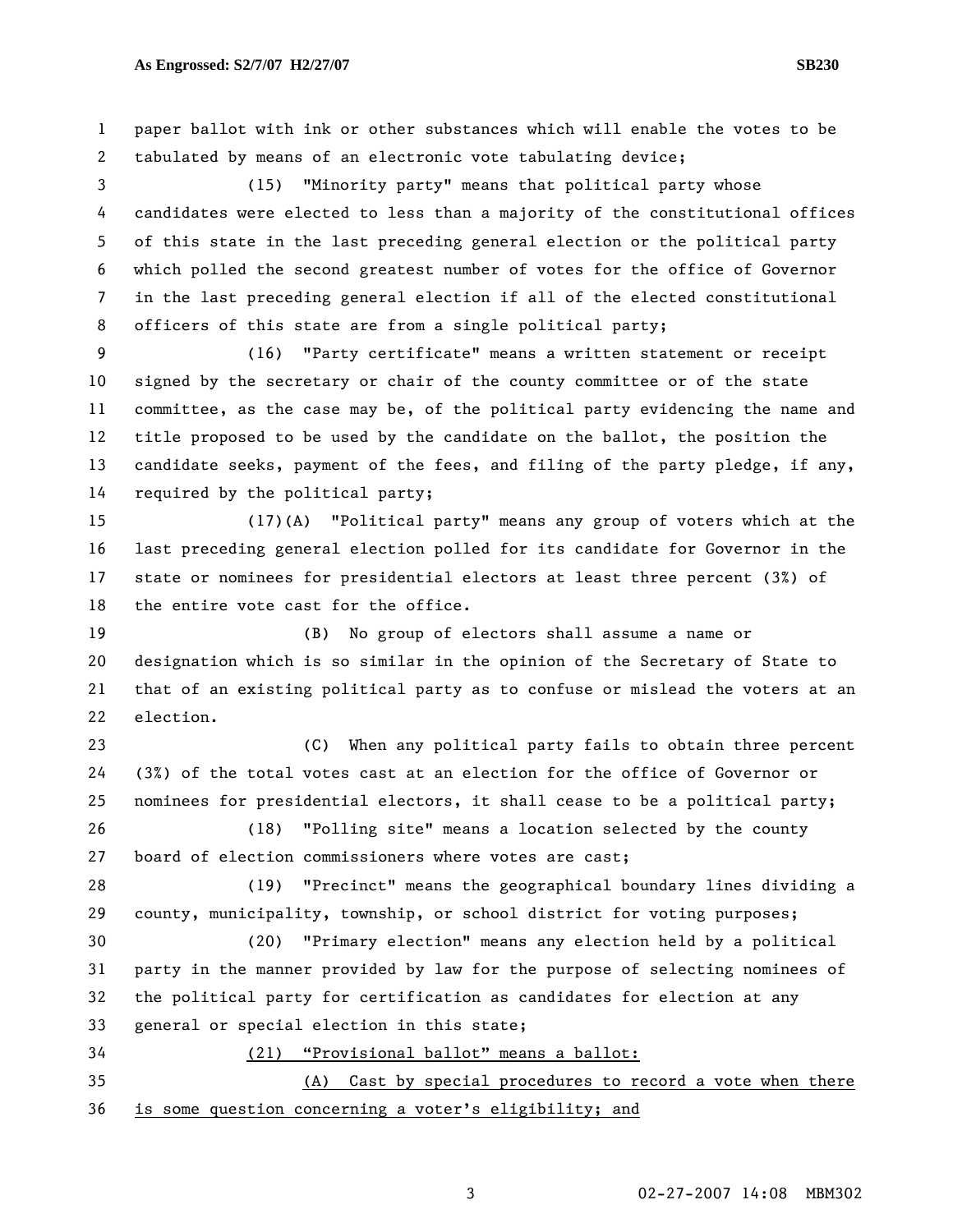1 (B) Counted contingent upon the verification of the 2 voter's eligibility; 3  $(21)(22)$  "Qualified elector" means a person who holds the 4 qualifications of an elector and who is registered pursuant to Arkansas 5 Constitution, Amendment 51; 6  $(22)(23)$  "Vacancy in election" means the vacancy in an elective 7 office created by death, resignation, or other good and legal cause, arising 8 prior to election to the office at a general or special election but arising 9 subsequent to the certification of the ballot; 10 (23)(24) "Vacancy in nomination" means the circumstances in 11 which the person who received the majority of votes at the preferential 12 primary election or general primary election cannot accept the nomination due 13 to death or notifies the party that he or she will not accept the nomination 14 due to serious illness, moving out of the area from which the person was 15 elected as the party's nominee, or filing for another office preceding the 16 final date for certification of nominations; 17  $(24)(25)(A)$  "Vacancy in office" means the vacancy in an elective 18 office created by death, resignation, or other good and legal cause arising 19 subsequent to election to the office at a general or special election or 20 arising subsequent to taking office and prior to the expiration of the term 21 of office in those circumstances wherein the vacancy must be filled by a 22 special election rather than by appointment. 23 (B) The phrase "vacancy in office" shall not apply to the 24 election of a person at a general election to fill an unexpired portion of a 25 term of office; 26 (25)(26) "Voting machine" means either: 27 (A) A direct recording electronic voting machine that: 28 (i) Records votes by means of a ballot display 29 provided with mechanical or electro-optical components that may be actuated 30 by the voter; 31 (ii) Processes the data by means of a computer 32 program; 33 (iii) Records voting data and ballot images in 34 internal and external memory components; and 35 (iv) Produces a tabulation of the voting data stored 36 in a removable memory component and in a printed copy; or

4 02-27-2007 14:08 MBM302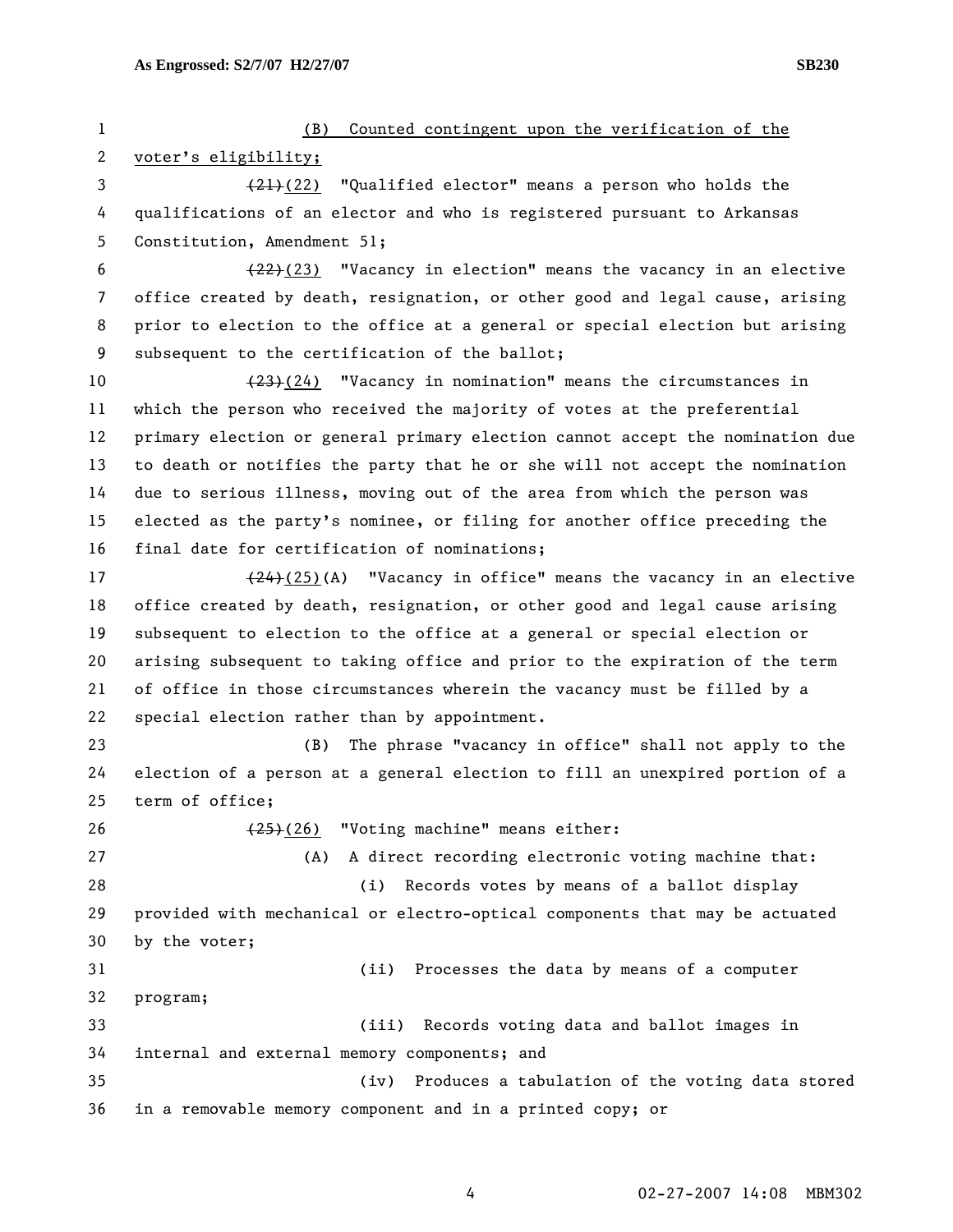1 (B) An electronic device for marking a paper ballot to be 2 electronically scanned; 3 (26)(27) "Voter-verified paper audit trail" means a 4 contemporaneous paper record of a ballot printed for the voter to confirm his 5 or her votes before the voter casts his or her ballot that: 6 (A) Allows the voter to verify the voter-verified paper 7 audit trail before the casting of the voter's ballot; 8 (B) Is not retained by the voter; 9 (C) Does not contain individual voter information; 10 (D) Is produced on paper that is sturdy, clean, and 11 resistant to degradation; and 12 (E) Is readable in a manner that makes the voter's ballot 13 choices obvious to the voter without the use of computer or electronic code; 14 and 15 (27)(28) "Voting system" means: 16 (A) The total combination of mechanical, 17 electromechanical, or electronic equipment, including the software, firmware, 18 and documentation required to program, control, and support the equipment 19 that is used: 20 (i) To define ballots; 21 (ii) To cast and count votes; 22 (iii) To report or display election results; and 23 (iv) To maintain and produce any audit trail 24 information; and 25 (B) The practices and documentation used to: 26 (i) Identify system components and versions of 27 components; 28 (ii) Test the system during its development and 29 maintenance; 30 (iii) Maintain records of system errors and defects; 31 (iv) Determine specific system changes to be made to 32 a system after the initial qualification of the system; and 33 (v) Make available any materials to the voter, 34 including, but not limited to, notices, instructions, forms, or paper 35 ballots. 36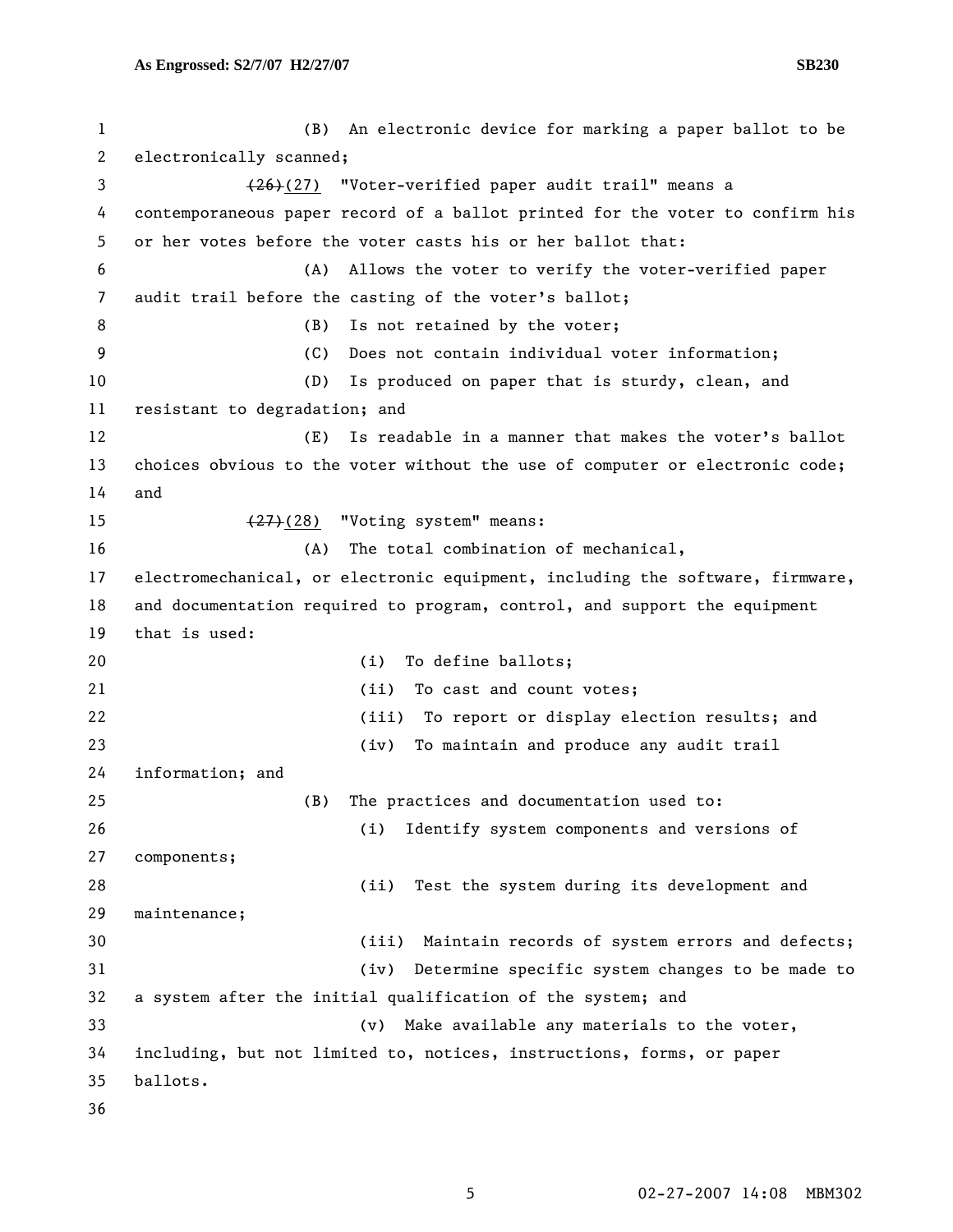1 SECTION 2. Arkansas Code § 7-5-306 is amended to read as follows: 2 7-5-306. Procedure when voter's name is not on the precinct voter 3 registration list. 4 (a) If the voter's name is not on the precinct voter registration 5 list, the election official shall permit the voter to vote only under the 6 following conditions: 7 (1) The voter identifies himself or herself by stating his or 8 her name and date of birth and is verified by the county clerk as a 9 registered voter within the county and, if the county is divided into more 10 than one (1) congressional district, within the same congressional district; 11 (2) The voter gives and affirms his or her current residence and 12 the election official verifies with the county clerk that the voter's 13 residence is within the precinct; 14 (3) The voter completes an updated voter registration 15 application form; and 16 (4) The voter signs the precinct voter registration list. 17 (b) If the voter is not listed on the precinct voter registration list 18 and the election official is unable to verify the voter's registration with 19 the county clerk and the voter contends that he or she is a registered voter 20 in the precinct in which he or she desires to vote and that he or she is 21 eligible to vote, then the voter shall be permitted to cast a provisional 22 ballot as follows: 23 (1) An election official at the polling place shall notify the 24 individual that the individual may cast a provisional ballot in that 25 election; 26 (2) The individual shall be permitted to cast a provisional 27 ballot at that polling place upon the execution of a written affirmation by 28 the individual before an election official at the polling place stating that 29 the individual is:  $(A)$  A registered voter in the precinct in which the 31 individual desires to vote; and 32 **(B)** Eligible to vote in that election; 33 (3) The provisional ballot shall be counted only upon 34 verification of the voter's registration status in the precinct by the county 35 board of election commissioners before certification of the election; and  $(4)(A)$  Whenever a person casts a provisional ballot, the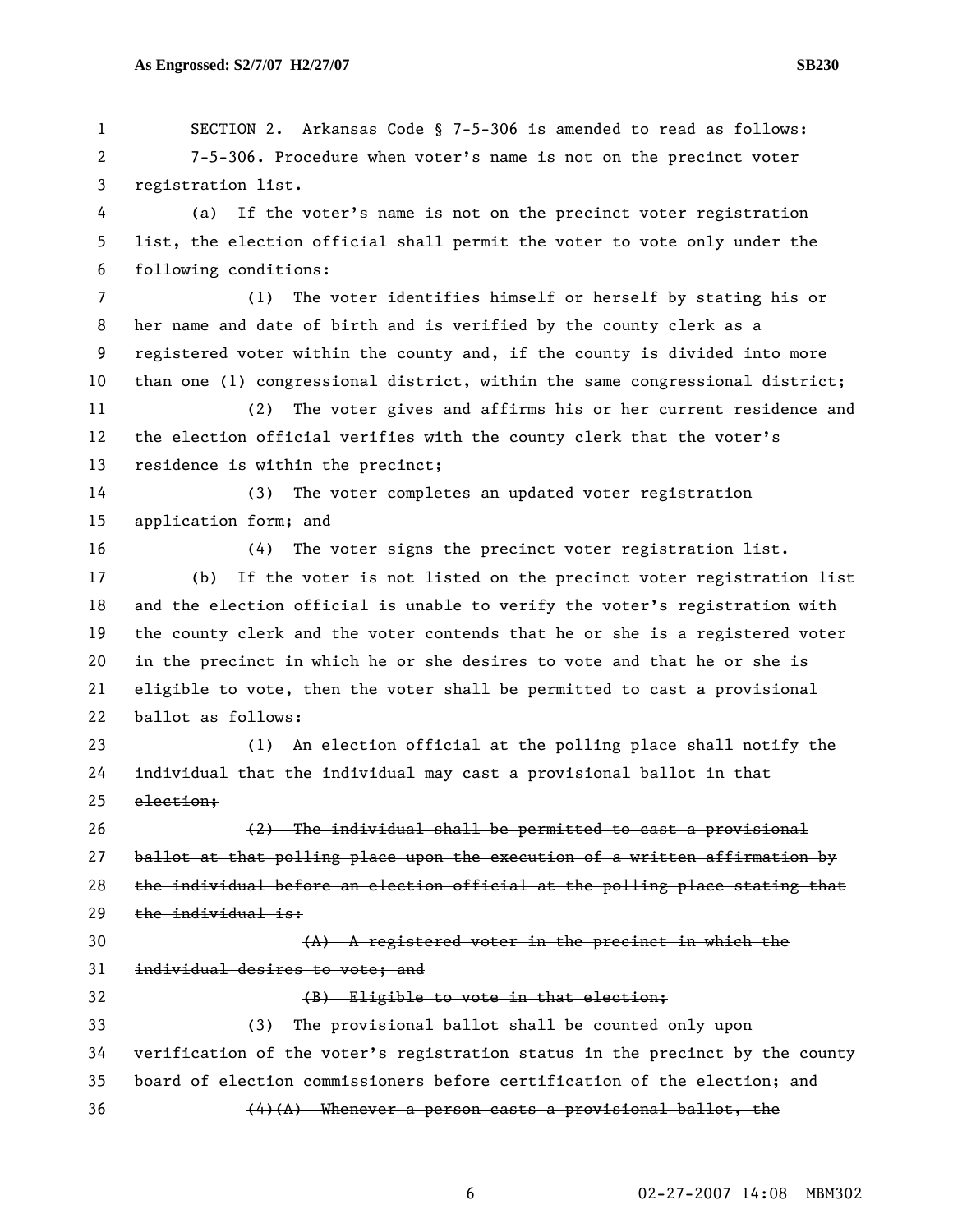| 1              | election official shall provide the voter written information that states     |
|----------------|-------------------------------------------------------------------------------|
| 2              | that the individual who casts a provisional ballot will be able to ascertain  |
| 3              | whether the vote was counted, and if not, the reason the vote was not         |
| 4              | counted, by accessing a toll-free telephone number, Internet website, or      |
| 5              | other free access system established by the Secretary of State for that       |
| 6              | purpose.                                                                      |
| $\overline{7}$ | (B) Access to information about an individual provisional                     |
| 8              | ballot shall be restricted to the individual who cast the ballot.             |
| 9              | (e) The election official shall make a list of all voters who cast            |
| 10             | provisional ballots.                                                          |
| 11             |                                                                               |
| 12             | SECTION 3. Arkansas Code § 7-5-307 is repealed.                               |
| 13             | 7-5-307. Election official's initials.                                        |
| 14             | Before giving the voter a ballot, an election official shall:                 |
| 15             | (1) Initial the back of the ballot:                                           |
| 16             | $(2)$ Remove the ballot stub; and                                             |
| 17             | $(3)$ Place the stub into the stub box provided.                              |
| 18             |                                                                               |
| 19             | SECTION 4. Arkansas Code § 7-5-308 is amended to read as follows:             |
| 20             | 7-5-308. Ballots to remain in polling place Provisional ballot                |
| 21             | procedure.                                                                    |
| 22             | No person shall be permitted to carry a ballot outside of the polling         |
| 23             | place (a) When the voter is required by law to cast a provisional ballot,     |
| 24             | the ballot shall be cast pursuant to the following procedures:                |
| 25             | (1) An election official at the polling place shall notify the                |
| 26             | individual that the individual may cast a provisional ballot in that          |
| 27             | election;                                                                     |
| 28             | The voter shall execute a written eligibility affirmation in<br>(2)           |
| 29             | the presence of the election official stating that he or she is a registered  |
| 30             | voter in the precinct in which he or she desires to vote and is eligible to   |
| 31             | vote;                                                                         |
| 32             | (3) The election official shall initial the back of the ballot,               |
| 33             | remove the ballot stub from the provisional ballot, and place the stub in the |
| 34             | stub box provided;                                                            |
| 35             | (4) The voter shall mark his or her provisional ballot;                       |
| 36             | (5) The voter shall place the voted provisional ballot in a                   |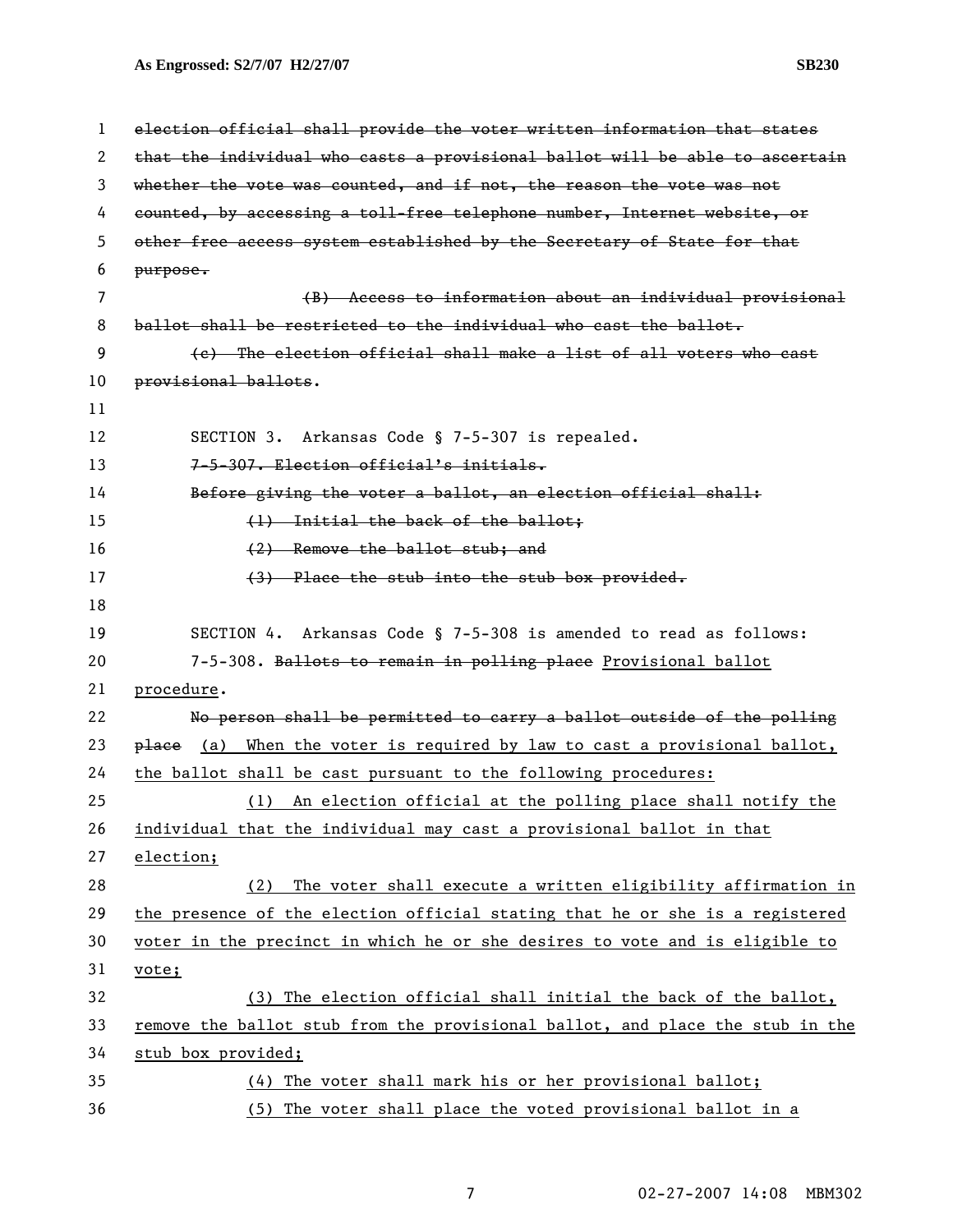| 1              | ballot secrecy envelope marked "provisional ballot" and seal the envelope;    |
|----------------|-------------------------------------------------------------------------------|
| $\overline{2}$ | (6) The voter shall place the sealed provisional ballot envelope              |
| 3              | containing the voted provisional ballot in a voter envelope, seal the         |
| 4              | envelope, and give it to the election official;                               |
| 5              | (7) The election official shall provide the voter written                     |
| 6              | information instructing him or her on how to determine whether his or her     |
| 7              | provisional ballot was counted, and if not, the reason the ballot was not     |
| 8              | counted; and                                                                  |
| 9              | (8) The election officials shall make a list of the names and                 |
| 10             | addresses of all persons voting a provisional ballot.                         |
| 11             | Election officials shall preserve, secure, and separate all<br>(b)            |
| 12             | provisional ballots from the remaining ballots so that the right of any       |
| 13             | person to vote may be determined later by the county board of election        |
| 14             | commissioners or the court in which an election contest may be filed.         |
| 15             | $(c)(1)$ Whenever a person casts a provisional ballot, the election           |
| 16             | official shall provide the voter written information that states that the     |
| 17             | individual who casts a provisional ballot will be able to ascertain whether   |
| 18             | the vote was counted, and if not, the reason the vote was not counted, by     |
| 19             | accessing a toll-free telephone number, Internet website, or other free       |
| 20             | access system established by the Secretary of State for that purpose.         |
| 21             | (2) Access to information about an individual provisional ballot              |
| 22             | shall be restricted to the individual who cast the ballot.                    |
| 23             | $(d)(1)$ Any person who votes in an election as a result of a federal or      |
| 24             | state court order or any other order extending the time established for       |
| 25             | closing the polls may only vote in that election by casting a provisional     |
| 26             | ballot.                                                                       |
| 27             | (2) The ballot shall be separated and held apart from other                   |
| 28             | provisional ballots cast by those not affected by the order.                  |
| 29             | (e) Prior to certification of the results of the election, the county         |
| 30             | board shall determine whether the provisional ballots are valid.              |
| 31             | $(f)$ If, upon examination of any provisional ballots, the county board       |
| 32             | suspects that a violation of the election laws has occurred, the county board |
| 33             | may refer the matter to the prosecuting attorney.                             |
| 34             |                                                                               |
| 35             | SECTION 5. Arkansas Code § 7-5-309 is amended to read as follows:             |
| 36             | 7-5-309. Voting procedure.                                                    |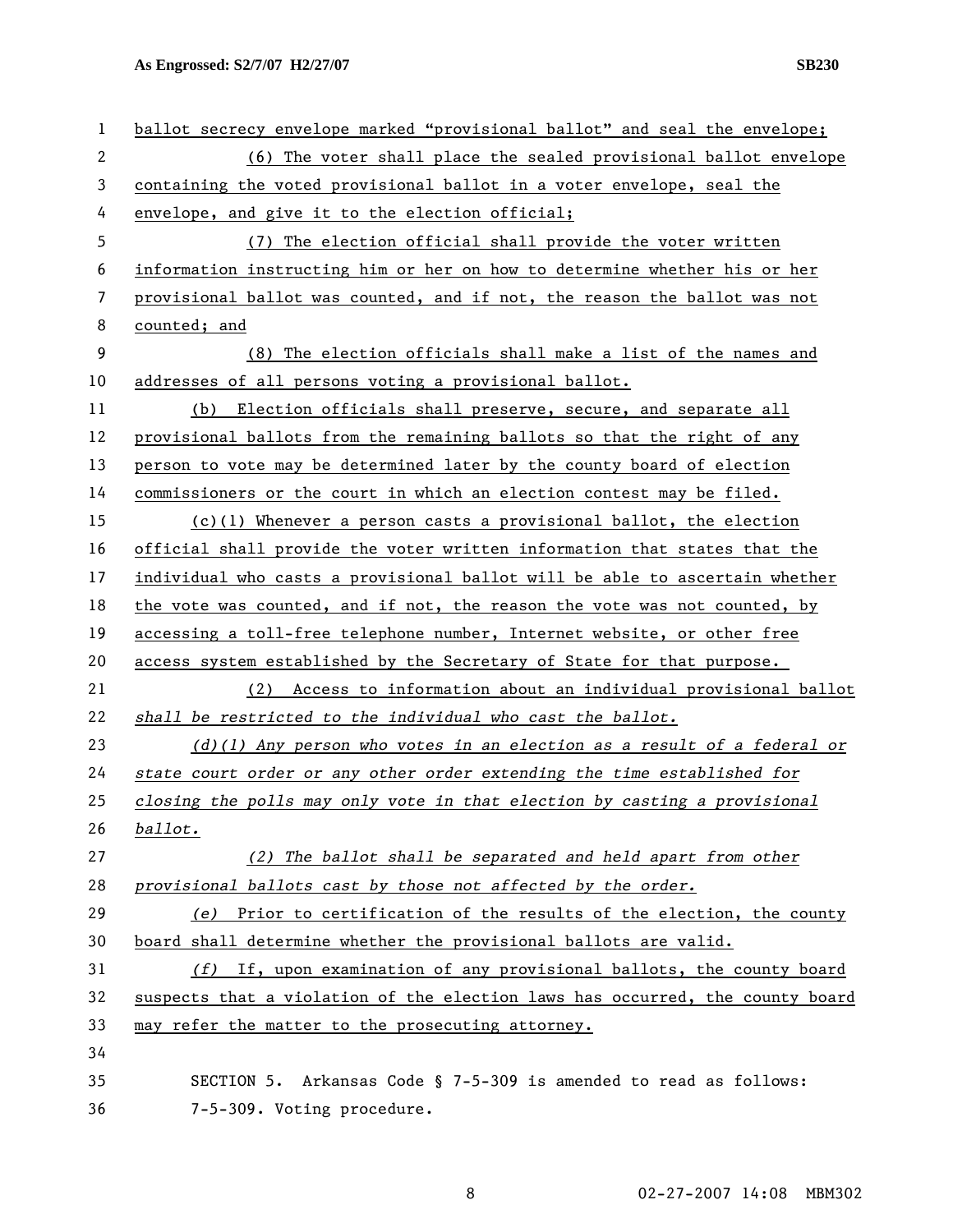8 her ballot.

1 (a)(1) At general, primary, special, and school elections in counties 2 which use paper ballots, the county board of election commissioners shall 3 provide in each polling site at least one (1) voting booth for each fifty 4 (50) registered electors voting in the last-preceding comparable election. 5 (2) Each voting booth shall be situated so as to permit voters 6 to prepare their ballots screened from observation and shall be furnished 7 with any supplies and conveniences as will enable the voter to prepare his or 9 (3) The voting booths shall be situated in the polling site in 10 plain view of the election officials. 11 (4) No person other than the election officials and those 12 admitted for the purpose of voting shall be permitted within the immediate 13 voting area, which shall be considered as within six feet (6') of the voting 14 booths, except by authority of the election officials and then only when 15 necessary to keep order and enforce the law. 16 (b) Before giving the voter a ballot, an election official shall: 17 (1) Initial the back of the ballot; 18 (2) Remove the ballot stub; and

19 (3) Place the stub into the stub box provided.

20  $(b)+(c)(1)(A)$  Upon receiving his or her ballot, the voter shall proceed 21 to mark it by placing an appropriate mark.

22 (B) No voter shall be allowed more than five (5) minutes 23 to mark his ballot.

24 (2) The voter shall then personally deposit the ballot in the 25 ballot box provided.

26  $\leftarrow$  (d)(1) The voter shall not be required to sign, initial, or in any 27 way identify himself or herself with the ballot, the ballot stub, or the list 28 of voters other than in the manner set forth in this section.

29 (2) However, an election official may inspect the back of the 30 ballot before the voter deposits it to see if it has been initialed by an 31 election official.

32 (e) No person shall be permitted to carry a ballot outside of the 33 polling place.

 $34$  (d)(f) After having voted or having declined to do so, the voter shall 35 immediately depart from the polling site.

36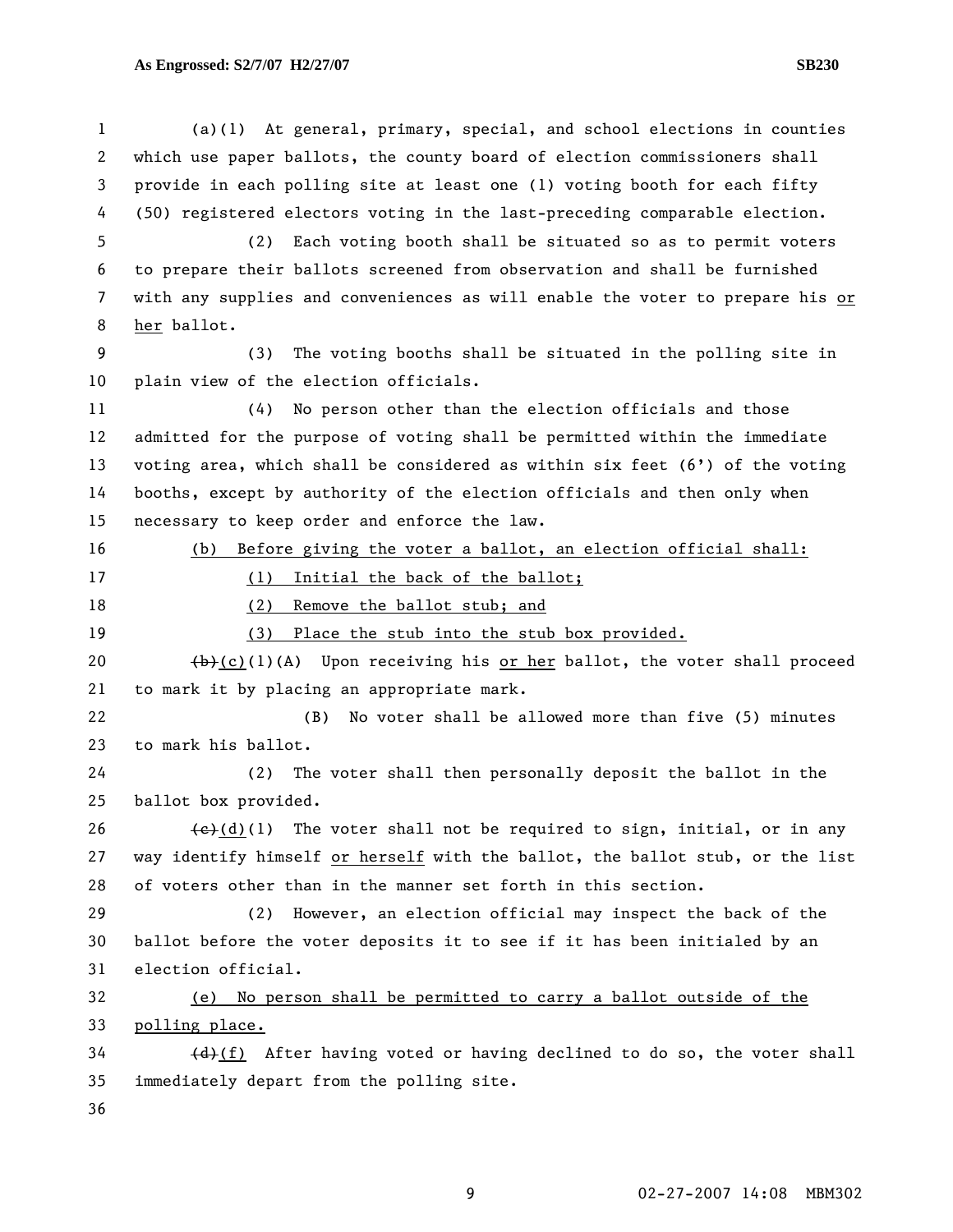| $\mathbf{1}$<br>$\mathbf{2}^{\prime}$ | SECTION 6. Arkansas Code § 7-5-312 is amended to read as follows:<br>7-5-312. Challenge of voter's ballot by poll watchers, candidates, or |
|---------------------------------------|--------------------------------------------------------------------------------------------------------------------------------------------|
| 3                                     | designees.                                                                                                                                 |
| 4                                     | Poll watchers shall include any:<br>(a)                                                                                                    |
| 5                                     | Candidate in person;<br>(1)                                                                                                                |
| 6                                     | Authorized representative of a candidate;<br>(2)                                                                                           |
| $\overline{7}$                        | Authorized representative of a group seeking the passage or<br>(3)                                                                         |
| 8                                     | defeat of a measure on the ballot; and                                                                                                     |
| 9                                     | Authorized representative of a political party with a<br>(4)                                                                               |
| 10                                    | candidate on the ballot.                                                                                                                   |
| 11                                    | $(a)$ (1)(b) Each candidate, group, or party may have, at any given time                                                                   |
| 12                                    | during the election, including early voting: During the progress of any                                                                    |
| 13                                    | election in this state, any candidate in person or by representative                                                                       |
| 14                                    | designated in writing, any group seeking the passage or defeat of a measure                                                                |
| 15                                    | on the ballot by representative designated in writing, and any political                                                                   |
| 16                                    | party with a candidate on the ballot by representative designated in writing                                                               |
| 17                                    | $may+$                                                                                                                                     |
| 18                                    | $(A)$ (1) Have only one One (1) authorized representative present                                                                          |
| 19                                    | at any one (1) time at each location within a polling site where voters                                                                    |
| 20                                    | identify themselves to election officials, so as to observe and ascertain the                                                              |
| 21                                    | identity of those persons presenting themselves to vote for the purpose of                                                                 |
| 22                                    | challenging any voter who appears for the purpose of casting a ballot; and                                                                 |
| 23                                    | Have only one One (1) authorized representative present<br><del>(B)</del> (2)                                                              |
| 24                                    | at any one (1) time at each location within the absentee ballot processing                                                                 |
| 25                                    | site where absentee ballots are processed, so as to observe and ascertain the                                                              |
| 26                                    | identity of absentee voters for the purpose of challenging any absentee vote.                                                              |
| 27                                    | In accordance with Arkansas Code $\S$ 7-5-316, 7-5-413, 7-5-<br>(c)                                                                        |
| 28                                    | 416, 7-5-527, and 7-5-615, a candidate in person or an authorized                                                                          |
| 29                                    | representative of a candidate or political party may be present at a polling                                                               |
| 30                                    | site, central counting location, and absentee ballot counting location for                                                                 |
| 31                                    | the purpose of witnessing the counting of ballots by election officials and                                                                |
| 32                                    | determining whether ballots are fairly and accurately counted.                                                                             |
| 33                                    | $(2)$ (d) The document designating and authorizing a                                                                                       |
| 34                                    | representative of a candidate, designating a representative of a group                                                                     |
| 35                                    | seeking the passage or defeat of a measure on the ballot, or designating and                                                               |
| 36                                    | a representative of a political party with a candidate on the ballot shall be                                                              |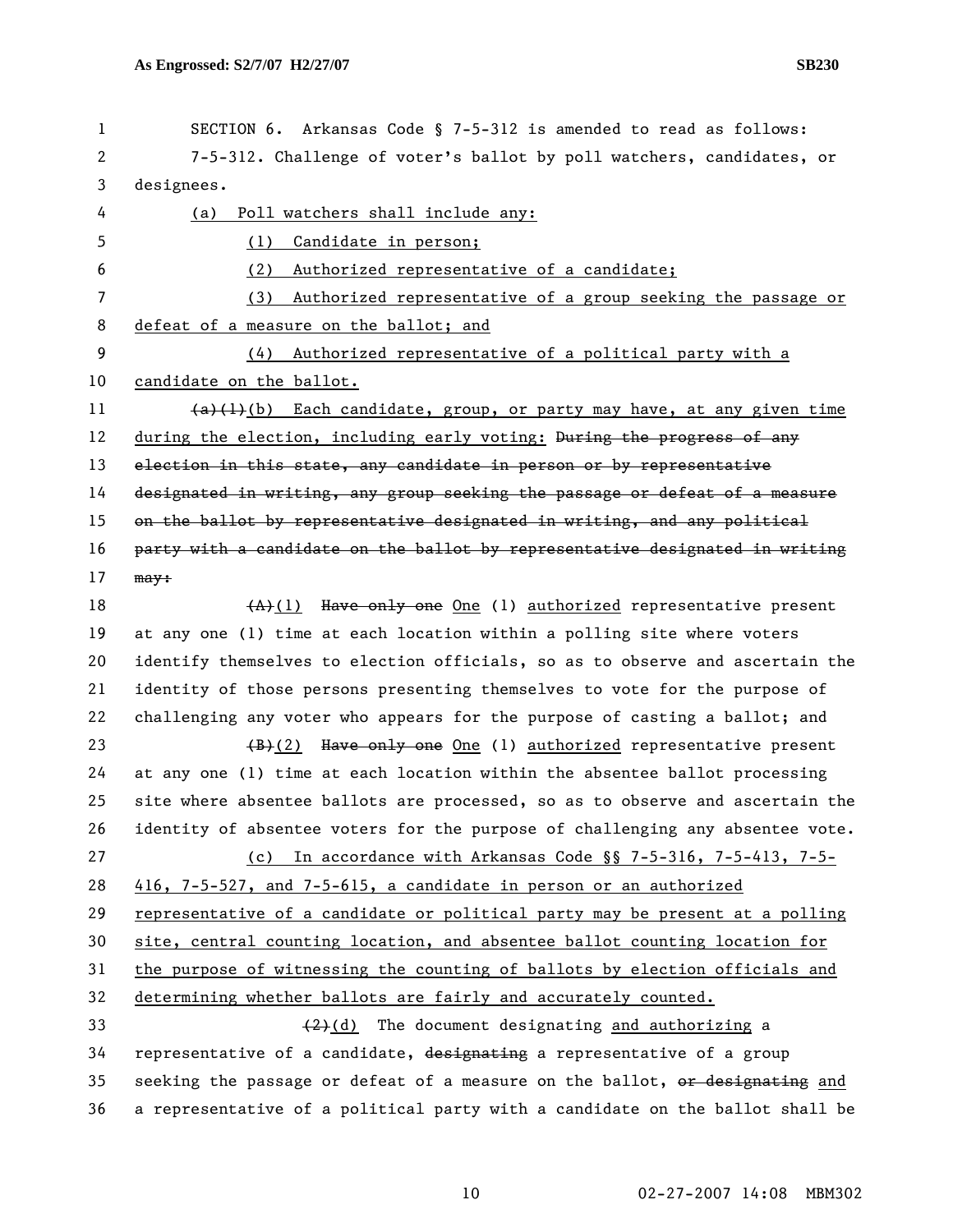| $\mathbf{1}$ | filed with the county clerk and a file-marked copy shall be presented by the               |
|--------------|--------------------------------------------------------------------------------------------|
| 2            | poll watcher to the election official at immediately upon entering the                     |
| 3            | polling site, absentee ballot processing site, or counting location in the                 |
| 4            | following form:                                                                            |
| 5            |                                                                                            |
| 6            | POLL WATCHER AUTHORIZATION FORM                                                            |
| 7            |                                                                                            |
| 8            | Representative of a Candidate                                                              |
| 9            |                                                                                            |
| 10           | I, , state that I am a candidate for the office of                                         |
| 11           | in the  election. I further state                                                          |
| 12           | that I have designated  is designated by me as my                                          |
| 13           | authorized representative at the election for the purpose of Arkansas Gode §§              |
| 14           | $7-5-312$ , $7-5-316$ , $7-5-416$ , $7-5-417$ , and $7-5-615$ in precinct at polling sites |
| 15           | and absentee ballot processing sites  in                                                   |
| 16           | County, Arkansas to observe and ascertain the identity of                                  |
| 17           | persons presenting themselves to vote in person or by absentee for the                     |
| 18           | purpose of challenging any voter in accordance with Arkansas Code §§ 7-5-312,              |
| 19           | 7-5-416, and 7-5-417. I further state that I have designated and authorized                |
| 20           | my representative named above to be present at the ballot counting locations               |
| 21           | at  in  County, Arkansas for the purpose of witnessing the                                 |
| 22           | counting of ballots by election officials and determining whether ballots are              |
| 23           | fairly and accurately counted in accordance with Arkansas Code §§ 7-5-312, 7-              |
| 24           | $5-316$ , 7-5-413, 7-5-416, 7-5-527, and 7-5-615.                                          |
| 25           |                                                                                            |
| 26           | Representative of a Group                                                                  |
| 27           |                                                                                            |
| 28           | I, , state that I represent the                                                            |
| 29           | group which is seeking passage/defeat (circle one) of the ballot measure                   |
| 30           | entitled  on the ballot in the  election                                                   |
| 31           | at polling sites  and absentee ballot processing sites                                     |
| 32           | in  County, Arkansas, to observe and ascertain                                             |
| 33           | the identity of persons presenting themselves to vote in person or by                      |
| 34           | absentee for the purpose of challenging any voter in accordance with Arkansas              |
| 35           | Code $\S$ 7-5-312, 7-5-416, and 7-5-417 in precinct  in                                    |
| 36           | *************** County, Arkansas.                                                          |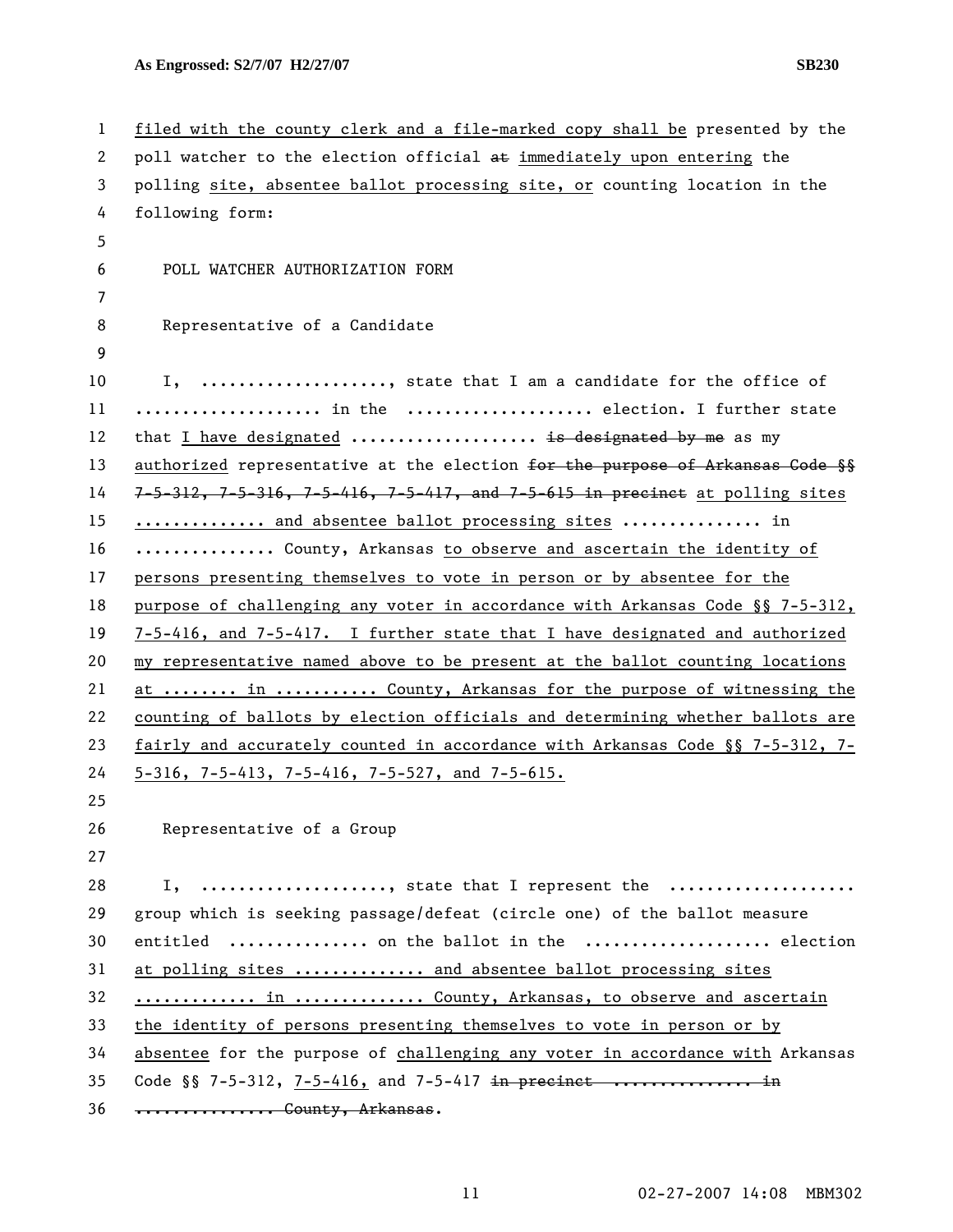| 1                     |                                                                                   |
|-----------------------|-----------------------------------------------------------------------------------|
| $\mathbf{2}^{\prime}$ | Representative of a Party                                                         |
| 3                     |                                                                                   |
| 4                     | I, , state that I am the chairman or secretary of the                             |
| 5                     | state/county (circle one) committee for the  party with                           |
| 6                     | candidates on the ballot in the  election. I further state                        |
| $\overline{7}$        | that I have designated  is designated by me as a an                               |
| 8                     | authorized party representative at the election for the purpose of Arkansas       |
| 9                     | Gode $\frac{1}{3}$ 7-5-312, 7-5-316, 7-5-416, 7-5-417, and 7-5-615 in precinct at |
| 10                    | polling sites  and absentee ballot processing sites                               |
| 11                    | in  County, Arkansas, to observe and ascertain                                    |
| 12                    | the identity of persons presenting themselves to vote in person or by             |
| 13                    | absentee for the purpose of challenging any voter in accordance with Arkansas     |
| 14                    | Code $\S$ 7-5-312, 7-5-416, and 7-5-417. I further state that I have              |
| 15                    | designated and authorized my representative named above to be present at the      |
| 16                    | ballot counting locations at  in  County,                                         |
| 17                    | Arkansas, for the purpose of witnessing the counting of ballots by election       |
| 18                    | officials and determining whether ballots are fairly and accurately counted       |
| 19                    | in accordance with Arkansas Code §§ 7-5-312, 7-5-316, 7-5-413, 7-5-416, 7-5-      |
| 20                    | $527$ , and $7-5-615$ .                                                           |
| 21                    |                                                                                   |
| 22                    | .                                                                                 |
| 23                    |                                                                                   |
| 24                    | Signature of Candidate, Group Representative, or Chairman/Secretary of the        |
| 25                    | State/County Committee                                                            |
| 26                    |                                                                                   |
| 27                    | Acknowledged before me this  day of , 20                                          |
| 28                    |                                                                                   |
| 29                    | Notary Public:  My Commission Expires:                                            |
| 30                    |                                                                                   |
| 31                    | I do hereby state that I am familiar with the rights and responsibilities         |
| 32                    | of a poll watcher as outlined on the back of the poll watcher authorization       |
| 33                    | form and will in good faith comply with the provisions of same.                   |
| 34                    |                                                                                   |
| 35                    | .                                                                                 |
| 36                    |                                                                                   |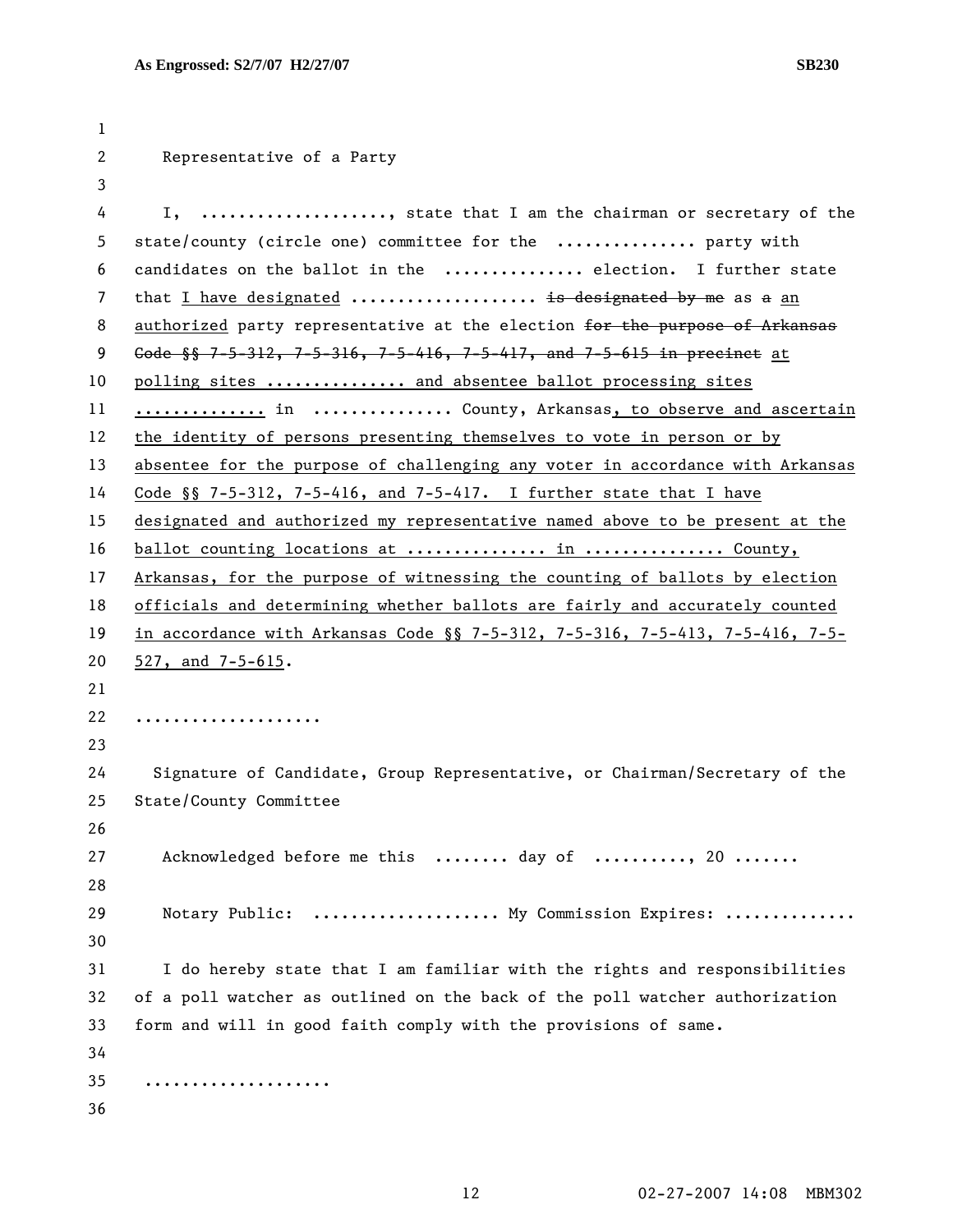```
1 Signature of the Poll Watcher 
 2 
 3 Acknowledged before me this ........ day of .........., 20 .......
 4 
5 Notary Public: ..................... My Commission Expires: ..............
 6 
7 I do hereby acknowledge filing the this poll watcher authorization form
8 with the county clerk's office. 
9 
10 .................... 
11 
12 Signature of County Clerk 
13 (3)(e) The poll Poll watcher rights and responsibilities shall
14 be printed on the back of the poll watcher authorization form as follows
15 document in the following form: 
16 
17 POLL WATCHER RIGHTS AND RESPONSIBILITIES 
18 
19 A poll watcher may be:
20 
21 -x A candidate in person or by representative designated by a candidate;
22 
23 * A representative designated by any group seeking passage or defeat of a
24 measure on the ballot; or 
25 
26 * A representative of a party with a candidate on the ballot.
27 
28 - Official recognition of poll watchers:
29 
30 * Only one (1) poll watcher per candidate, group, or party at any one (1)
31 time may be officially recognized as a poll watcher at each location within a 
32 polling site where voters identify themselves to election officials; 
33 
34 * Only one (1) poll watcher per candidate, group, or party at any one (1) 
35 time may be officially recognized as a poll watcher at each location within 
36 the absentee ballot processing site where absentee ballots are processed;
```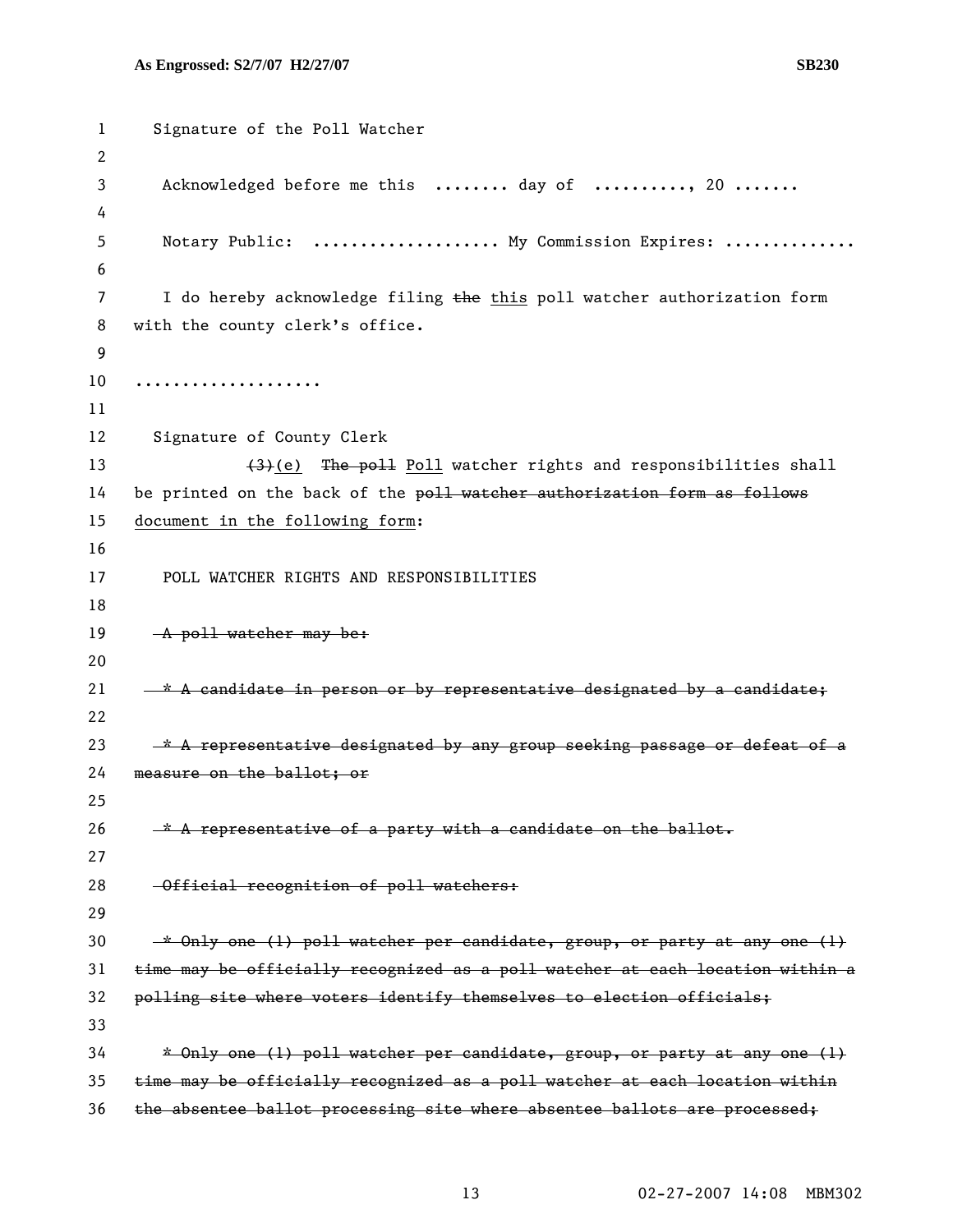| ш<br>. . |
|----------|
|----------|

| 1  |                                                                               |
|----|-------------------------------------------------------------------------------|
| 2  | * Only one (1) poll watcher per candidate or party at any one (1) time may    |
| 3  | be officially recognized as a poll watcher at the counting of the ballots;    |
| 4  | and                                                                           |
| 5  |                                                                               |
| 6  | * Poll watchers must display a valid affidavit in the form of a "Poll         |
| 7  | Watcher Authorization Form".                                                  |
| 8  |                                                                               |
| 9  | -Poll watchers may:                                                           |
| 10 |                                                                               |
| 11 | * Observe the election officials;                                             |
| 12 |                                                                               |
| 13 | * Stand close enough to the precinct voter registration lists so as to        |
| 14 | hear the voter's name and observe the voter's signature;                      |
| 15 |                                                                               |
| 16 | * Compile lists of persons voting;                                            |
| 17 |                                                                               |
| 18 | -* Challenge ballots upon notification to an election official before the     |
| 19 | ballot is issued to the voter and upon completing a "Challenged Ballot Form"; |
| 20 |                                                                               |
| 21 | * Call to the attention of the election sheriff any occurrence believed to    |
| 22 | be an irregularity or violation of election law. The poll watcher may not     |
| 23 | discuss the occurrence unless the election sheriff invites the discussion;    |
| 24 | and                                                                           |
| 25 |                                                                               |
| 26 | * Be present at the opening, processing, and canvassing of absentee           |
| 27 | ballots for the purpose of challenging the vote in the manner provided by law |
| 28 | for personal voting challenges.                                               |
| 29 |                                                                               |
| 30 | Poll watchers representing a candidate or political party may:                |
| 31 |                                                                               |
| 32 | - * Remain at the polling site after the poll closes if ballots are counted   |
| 33 | at the poll, be present at the counting of votes by electronic tabulation     |
| 34 | equipment at a centralized location, and be present at the counting of        |
| 35 | absentee ballots for the purpose of witnessing the counting of ballots by     |
| 36 | election officials; and                                                       |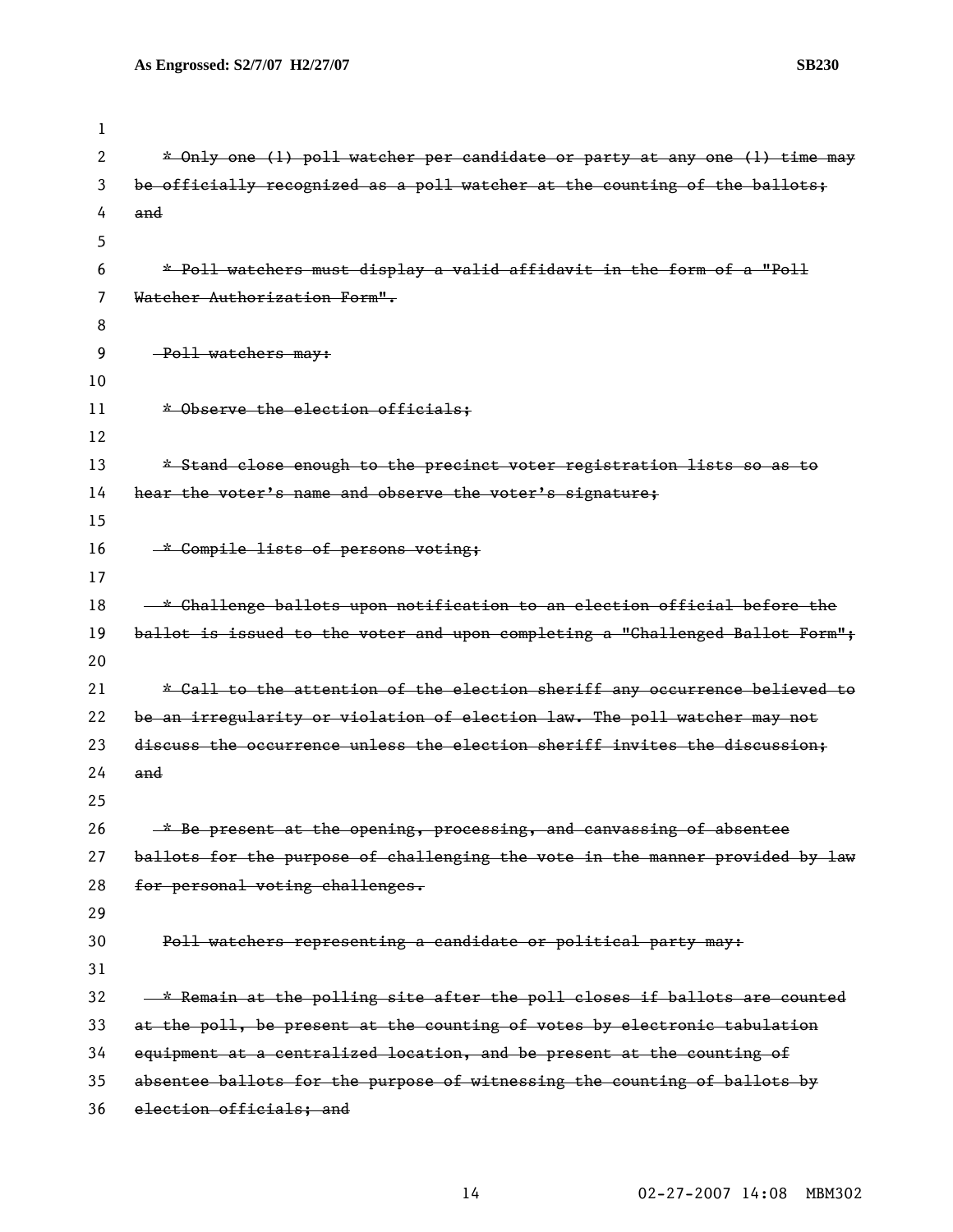| <b>SB230</b> |
|--------------|
|              |

| 1  |                                                                                |
|----|--------------------------------------------------------------------------------|
| 2  | * Upon request made to an election official, inspect any or all ballots at     |
| 3  | the time the ballots are being counted.                                        |
| 4  |                                                                                |
| 5. | -Poll watchers may not:                                                        |
| 6  |                                                                                |
| 7  | $*$ Be within six feet $(6')$ of any voting machine or booth used by voters to |
| 8  | east their ballot;                                                             |
| 9  |                                                                                |
| 10 | * Electioneer inside the polling site or within one hundred feet (100') of     |
| 11 | the primary exterior entrance used by voters to the building containing the    |
| 12 | polling site;                                                                  |
| 13 |                                                                                |
| 14 | -* Speak to any voter or in any way attempt to influence a voter inside the    |
| 15 | polling site or within one hundred feet (100') of the primary exterior         |
| 16 | entrance used by voters to the building containing the polling site; or        |
| 17 |                                                                                |
| 18 | * Disrupt the orderly conduct of the election.                                 |
| 19 |                                                                                |
| 20 | A poll watcher may be:                                                         |
| 21 | (1) A candidate in person;                                                     |
| 22 | (2) An authorized representative of a candidate;                               |
| 23 | (3) An authorized representative of a group seeking the passage or             |
| 24 | defeat of a measure on the ballot; or                                          |
| 25 | (4) An authorized representative of a party with a candidate on the            |
| 26 | ballot.                                                                        |
| 27 |                                                                                |
| 28 | Official recognition of poll watchers:                                         |
| 29 | (1) Only one (1) authorized poll watcher per candidate, group, or party        |
| 30 | at any one (1) given time may be officially recognized as a poll watcher at    |
| 31 | each location within a polling site where voters identify themselves to        |
| 32 | election officials;                                                            |
| 33 | (2) Only one (1) authorized poll watcher per candidate, group, or party        |
| 34 | at any one (1) given time may be officially recognized as a poll watcher at    |
| 35 | each location within the absentee ballot processing site where absentee        |
| 36 | ballots are processed; and                                                     |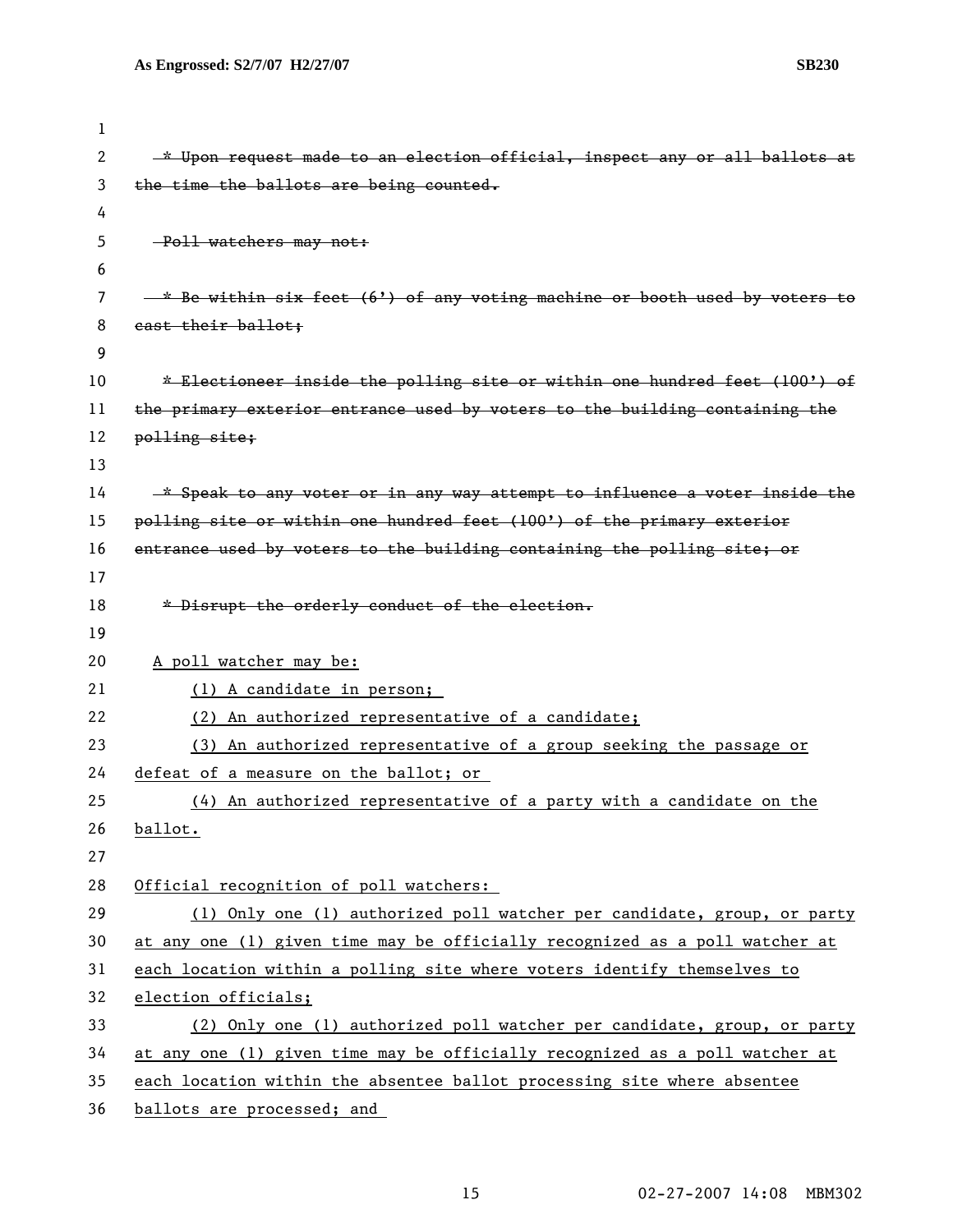| 1  | (3) Only one (1) authorized poll watcher per candidate or party at any        |
|----|-------------------------------------------------------------------------------|
| 2  | one (1) given time may be officially recognized as a poll watcher at the      |
| 3  | counting of the ballots.                                                      |
| 4  |                                                                               |
| 5  | Poll watcher credentials:                                                     |
| 6  | (1) Except for candidates in person, poll watchers must present a valid       |
| 7  | affidavit in the form of a "Poll Watcher Authorization Form" to an election   |
| 8  | official immediately upon entering the polling or counting location.          |
| 9  | (2) Candidates in person are not required to present a "Poll Watcher          |
| 10 | Authorization Form'" but must present some form of identification to an       |
| 11 | election official immediately upon entering the polling or counting location  |
| 12 | for the purpose of confirming the poll watcher as a candidate on the ballot.  |
| 13 |                                                                               |
| 14 | Poll watchers may:                                                            |
| 15 | (1) Observe the election officials;                                           |
| 16 | (2) Stand close enough to the precinct voter registration lists so as         |
| 17 | to hear the voter's name and observe the voter's signature;                   |
| 18 | (3) Compile lists of persons voting;                                          |
| 19 | (4) Challenge ballots upon notification to an election official before        |
| 20 | the voter signs the precinct voter registration list and upon completing a    |
| 21 | "Challenged Ballot Form";                                                     |
| 22 | (5) Call to the attention of the election sheriff any occurrence              |
| 23 | believed to be an irregularity or violation of election law. The poll watcher |
| 24 | may not discuss the occurrence unless the election sheriff invites the        |
| 25 | discussion; and                                                               |
| 26 | (6) Be present at the opening, processing, and canvassing of absentee         |
| 27 | ballots for the purpose of challenging absentee votes in the manner provided  |
| 28 | by law for personal voting challenges.                                        |
| 29 |                                                                               |
| 30 | Poll watchers representing a candidate or political party may:                |
| 31 | (1) Remain at the polling site after the poll closes if ballots are           |
| 32 | counted at the poll;                                                          |
| 33 | (2) Be present at the counting of votes by hand or by an electronic           |
| 34 | vote tabulating device at a central location;                                 |
| 35 | (3) Be present at the counting of absentee ballots for the purpose of         |
| 36 | witnessing the counting of ballots by election officials and determining      |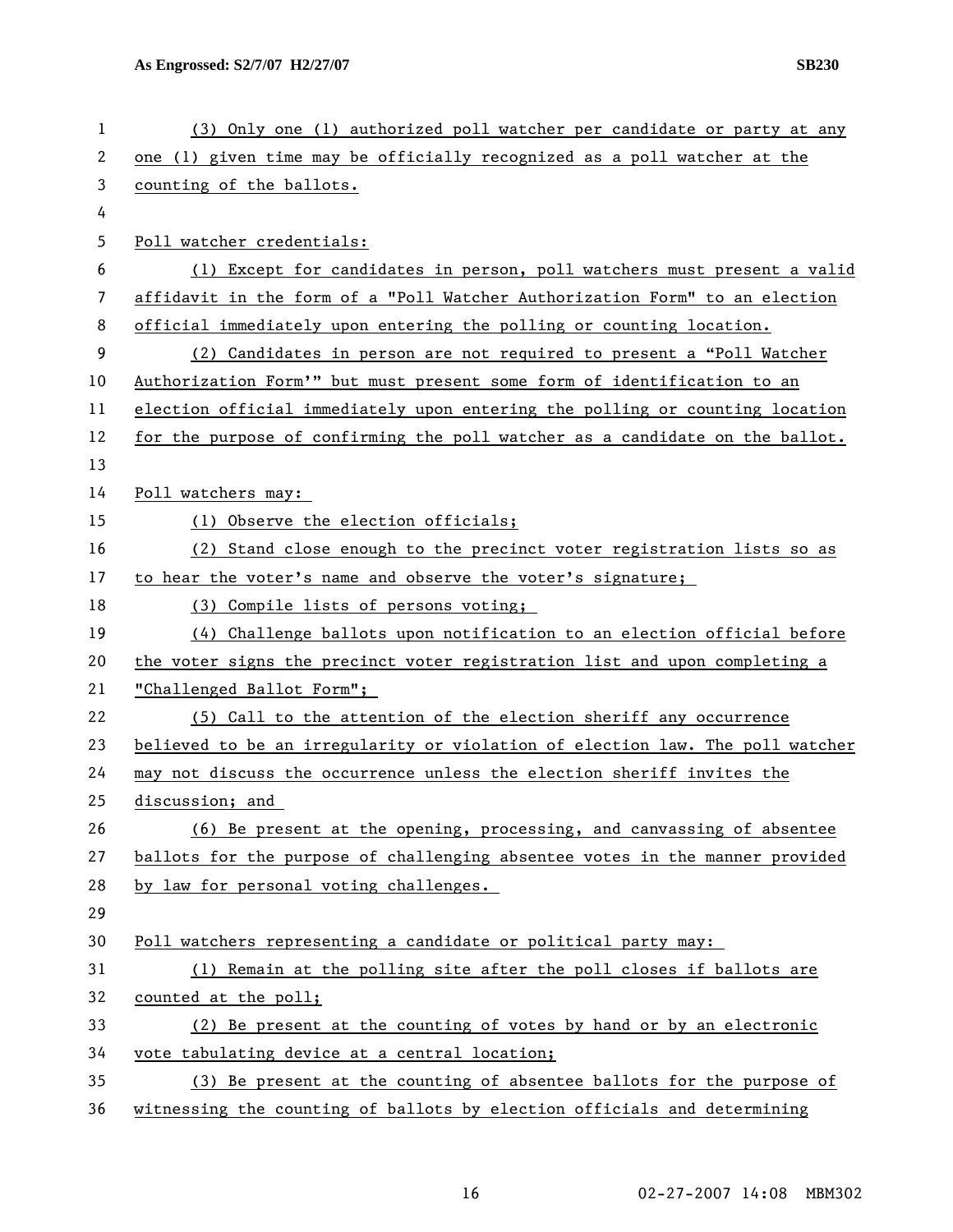| $\mathbf{1}$ | whether ballots are fairly and accurately counted; and                        |
|--------------|-------------------------------------------------------------------------------|
| 2            | (4) Upon request made to an election official, inspect any or all             |
| 3            | ballots at the time the ballots are being counted.                            |
| 4            |                                                                               |
| 5            | Poll watchers may not:                                                        |
| 6            | (1) Be within six feet $(6')$ of any voting machine or booth used by          |
| 7            | voters to cast their ballot;                                                  |
| 8            | (2) Electioneer inside the polling site or within one hundred feet            |
| 9            | (100') of the primary exterior entrance used by voters to the building        |
| 10           | containing the polling site;                                                  |
| 11           | (3) Speak to any voter or in any way attempt to influence a voter             |
| 12           | inside the polling site or within one hundred feet (100') of the primary      |
| 13           | exterior entrance used by voters to the building containing the polling site; |
| 14           | or                                                                            |
| 15           | (4) Disrupt the orderly conduct of the election.                              |
| 16           |                                                                               |
| 17           | (f) Poll watcher rights and responsibilities shall be posted in plain         |
| 18           | view at each polling site, absentee ballot processing site, and counting      |
| 19           | site.                                                                         |
| 20           | $(b)$ (g)(l) When the ballot of any voter is thus challenged, it shall be     |
| 21           | treated as a provisional ballot. It shall be the duty of the election         |
| 22           | officials in the election precinct to make and retain a list of the names of  |
| 23           | all persons voting a provisional ballot. The following procedure shall be     |
| 24           | followed:                                                                     |
| 25           | (A) The voter shall mark his or her ballot;                                   |
| 26           | (B) The voter shall place the ballot in a single                              |
| 27           | provisional ballot envelope and seal the envelope; and                        |
| 28           | (C) The voter shall place the sealed provisional ballot                       |
| 29           | envelope and challenge form in a provisional voter envelope.                  |
| 30           | The poll watcher shall notify an election official of the<br>(2)              |
| 31           | challenge before the voter signs the precinct voter registration list.        |
| 32           | The poll watcher shall complete a challenged ballot form.<br>(3)              |
| 33           | The election official shall inform the voter that his or her<br>(4)           |
| 34           | ballot is being challenged.                                                   |
| 35           | The procedures for casting a provisional ballot under $\S$ 7-5-<br>(5)        |
| 36           | 308 shall be followed.                                                        |